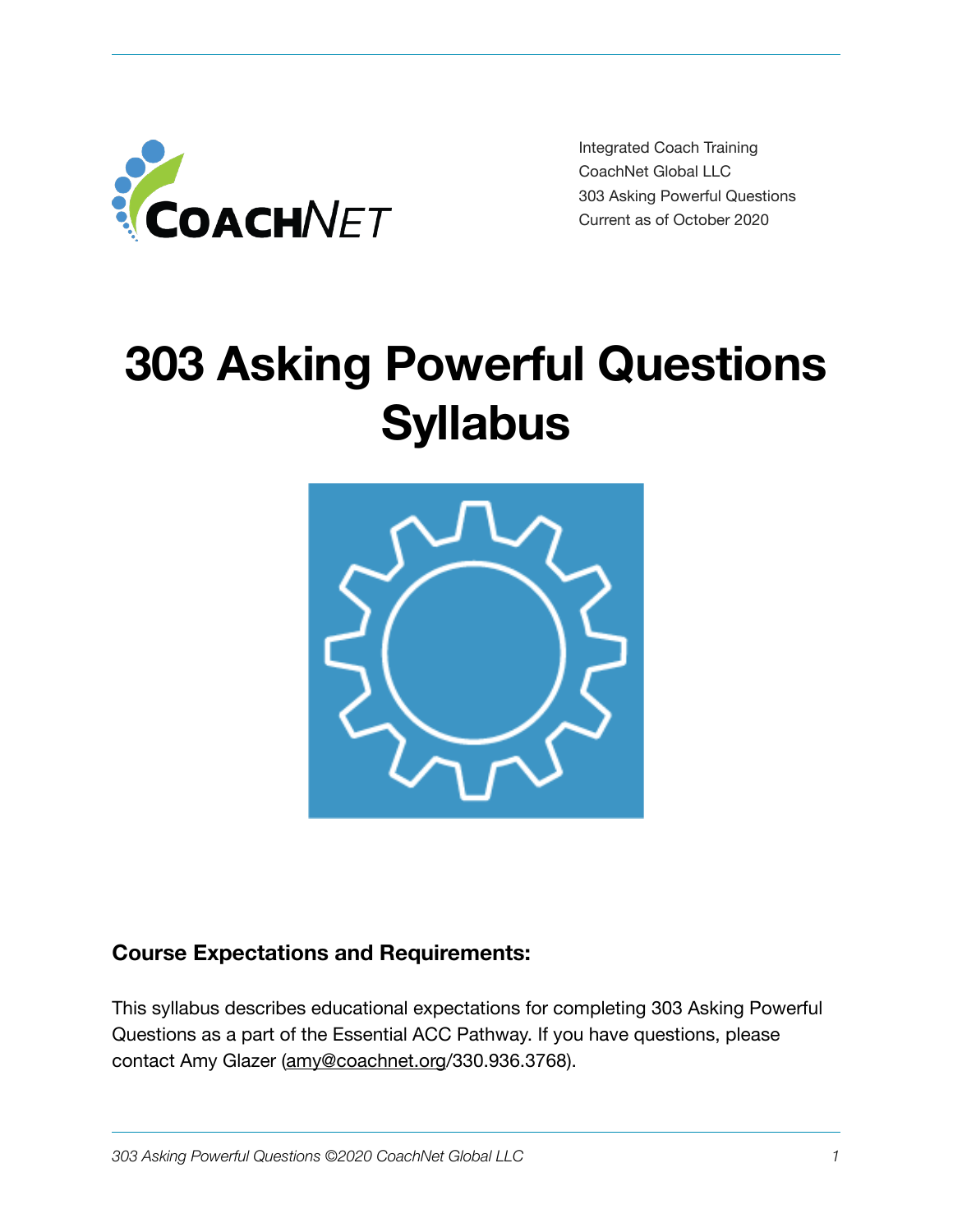## **Basic Information:**

- 303 Asking Powerful Questions
- Online

## **Number of Coach Specific Training Hours**:

- 4 x 60 minute class sessions (online)
- CoachNet uses a system called Zoom Meeting for our online training. You can access it through the Zoom Meeting app, or through your browser. You can acquire the link through the website [www.coachnet.org](http://www.coachnet.org) under My Courses.
- One writing assignment (submitted for review by instructor).

#### **Instructor's Name:**

Amy Glazer, PCC Student Connection Team Lead [amy@coachnet.org](mailto:amy@coachnet.org) 330.936.3768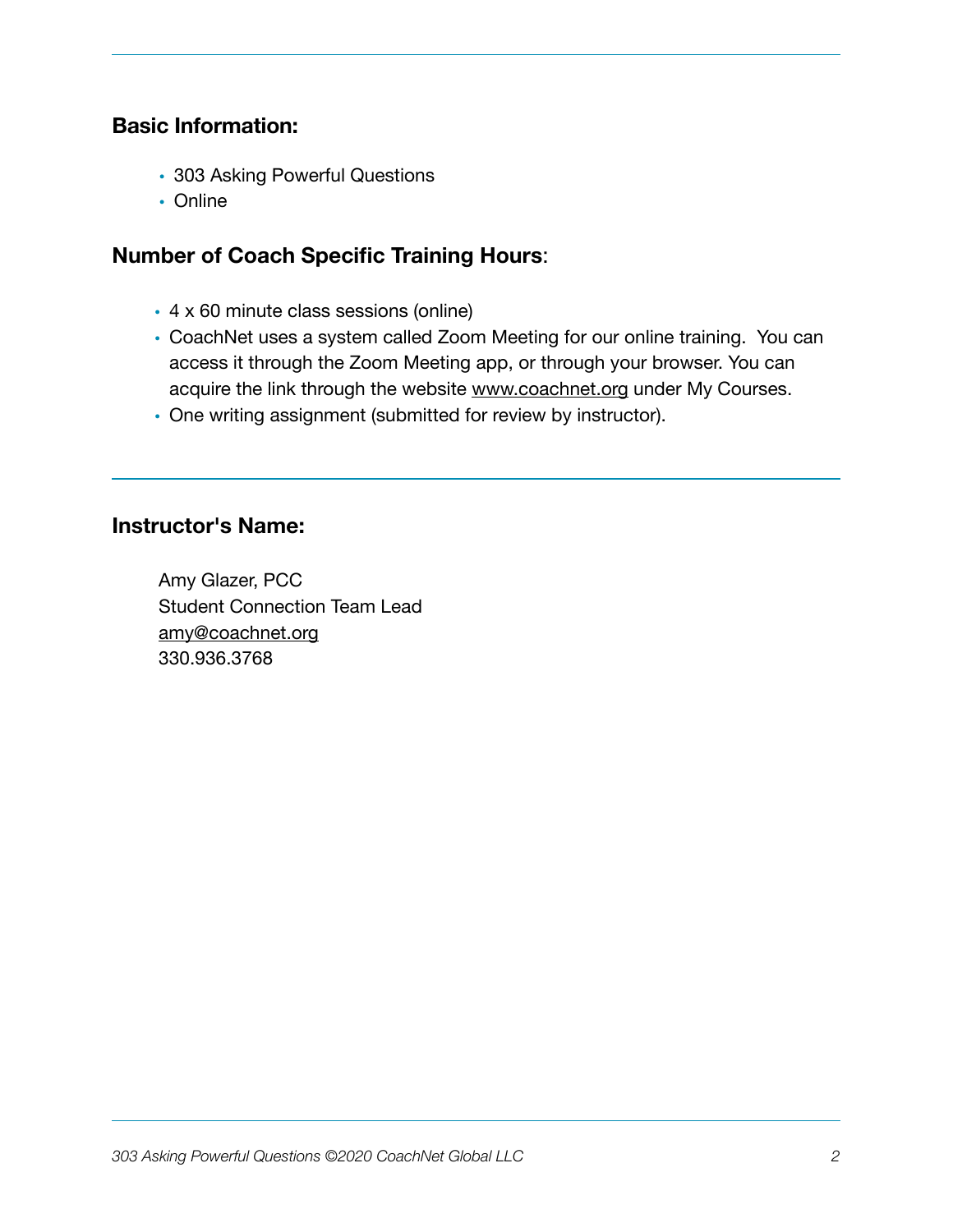## **Website Description:**

The question is the difference-maker for coaches. No matter the topic or the situation, the skill of asking the right question at the right time to the right person is what masterful coaches do best. There is nothing like hearing your client say "Now THAT is a good question."

The good news is that asking powerful questions is a skill that can be learned. In this course, you'll explore the structure of the most effective questions, learn to assess when to probe beneath the surface of a presenting symptom, develop strategies for trusting your intuition, and discover when to ask an unexpected question.

Your clients will be glad you took this course, especially after they make discoveries that wouldn't have been possible without your questions!

This course covers the following ICF Core Competencies:

- 2. Embodies a Coaching Mindset
- 4. Cultivates Safety and Trust
- 5. Maintains Presence
- 7. Evokes Awareness

Training Language: English 4 - 60 minute sessions or Turbo 4 coach-specific training hours This class is a part of the Essential ACC Pathway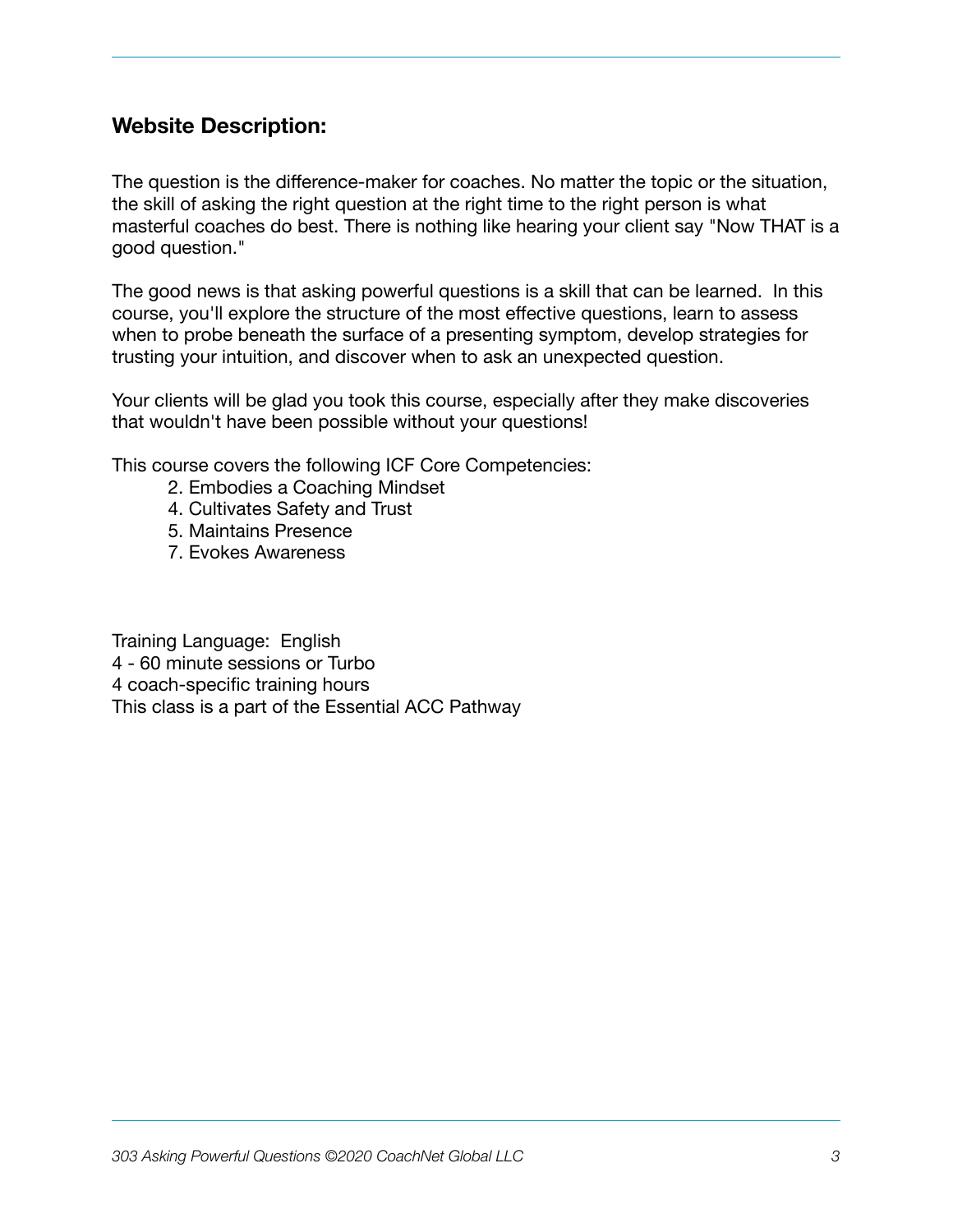# **Course Objectives:**

The objectives for this course are:

- Learn the difference several types of powerful questions.
- Understand how to ask the right powerful question at the right time.
- Deploy multiple powerful questioning strategies based on client goals and the situation(s) in the conversation.
- Embed powerful questioning as the heart of your coaching.

## **Required Student Resources:**

To successfully complete 303 Asking Powerful Questions you will need:

- A reliable internet connection
- A reliable telephone
- A copy of the 303 Asking Powerful Questions Participant's Sessions Guide
- An email address
- Word processing software to submit final assignments in Microsoft Word format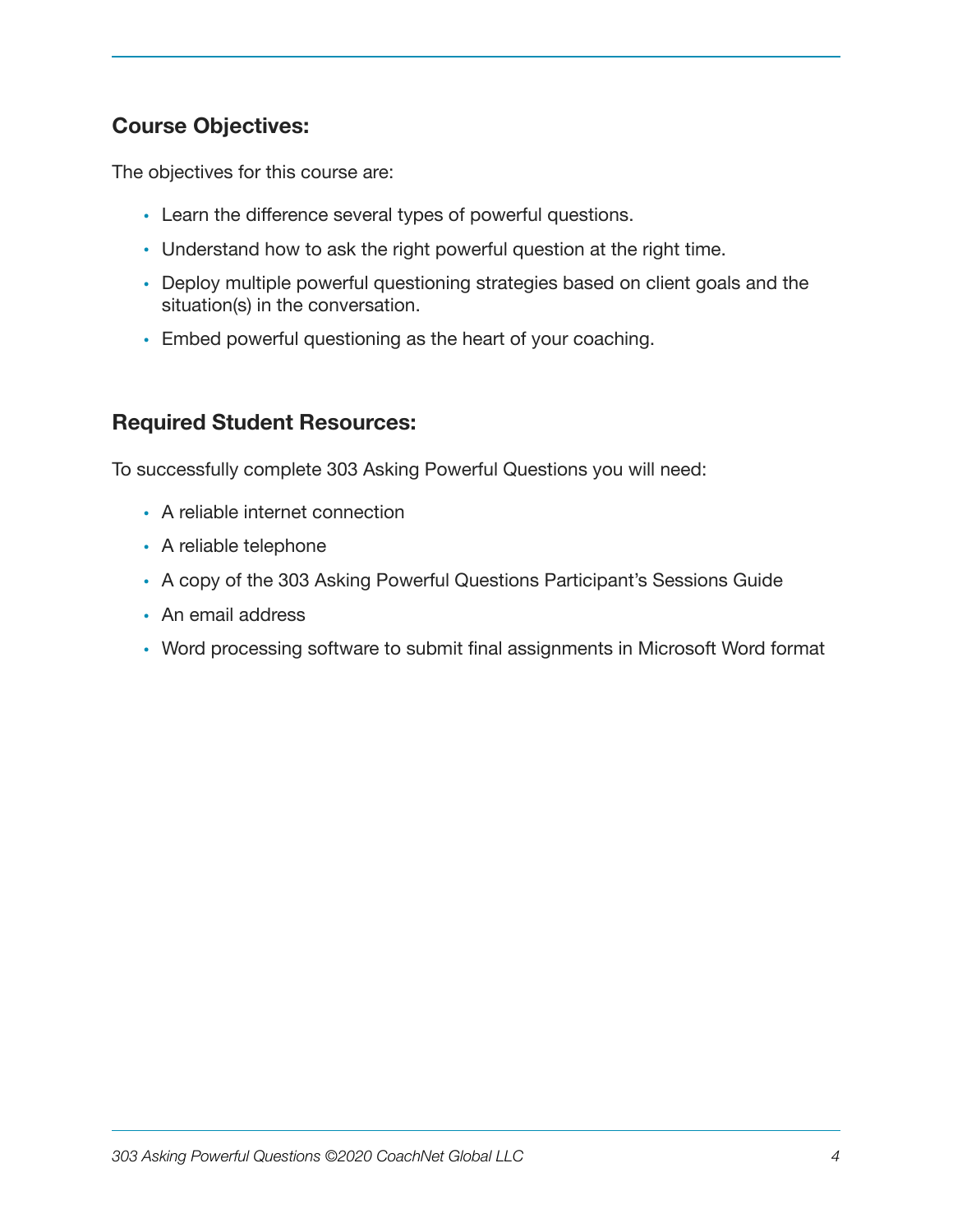# **Course Schedule/Outline/Calendar of Events:**

303 Asking Powerful Questions follows one of two formats: online for 4 - 60 minute sessions, online for two 2 hour sessions. Both formats include follow up assignments.

303 Asking Powerful Questions begins online 3-5 times per year on average.

*Course Outline:* 

| <b>Session</b> | <b>Class Focus</b>                         | <b>Follow Up Assignment</b>           |
|----------------|--------------------------------------------|---------------------------------------|
|                | <b>1</b>   What is a Powerful<br>Question? |                                       |
|                | <b>2</b> Types of Powerful Questions       |                                       |
|                | <b>3</b> Questioning Strategies            |                                       |
|                | 4 Questions as the Heart of<br>Coaching    | Journal Assignment (15-45<br>Minutes) |

All assignments must be submitted to the Instructor within 30 days of the final class.

# **Criteria for Grading:**

303 Asking Powerful Questions is conducted on a pass/fail basis.

You will pass 303 Asking Powerful Questions if:

- You attend the required 75% of live course sessions and participate in class discussions
- You listen to the recordings of missed session
- You submit your writing assignments demonstrating comprehension and application of the material